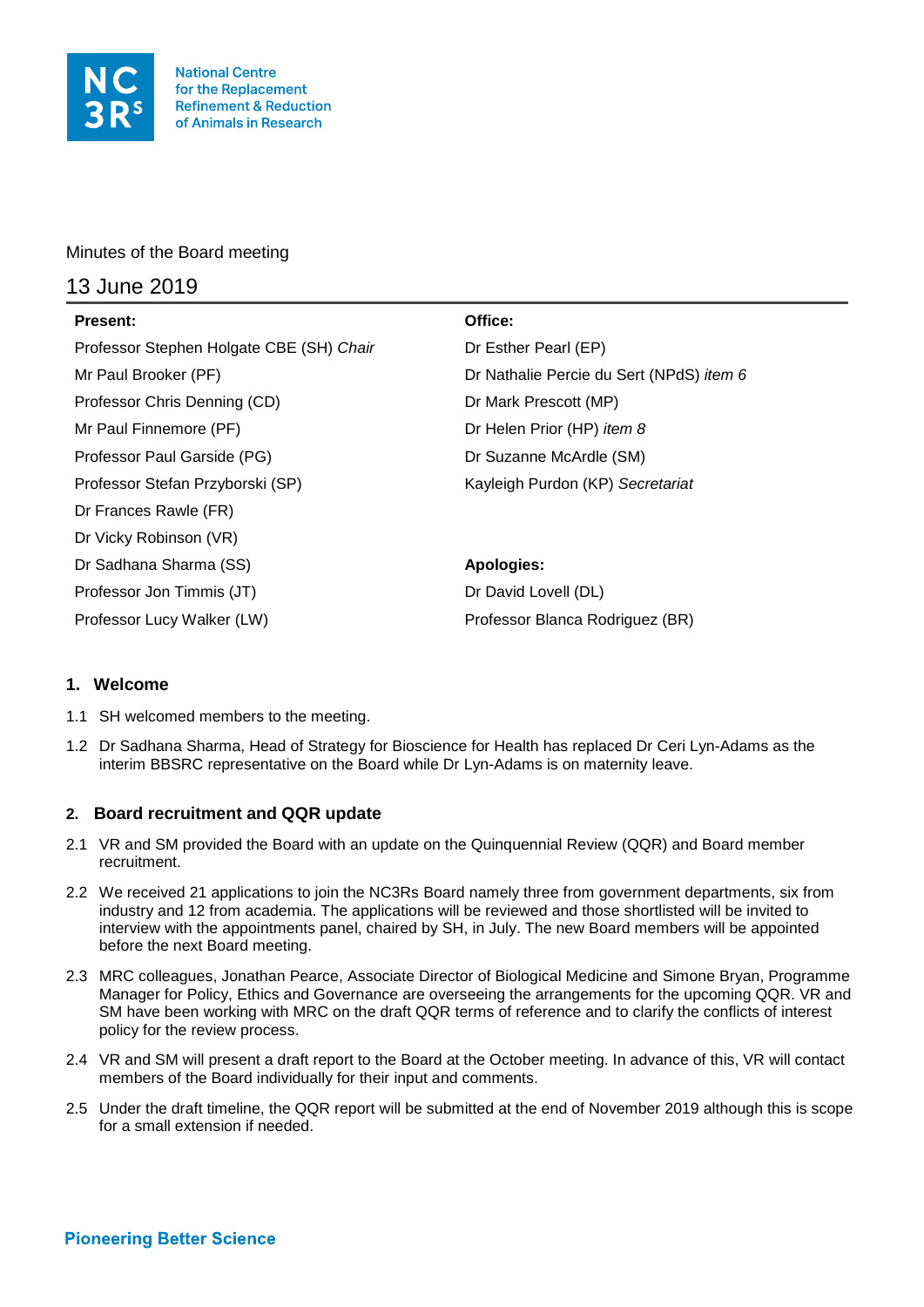### **3. Review of the NC3Rs Governance Framework**

- 3.1 SM highlighted the updates made to the NC3Rs Governance Framework, in consultation with FR, to better reflect the NC3Rs relationship with MRC as part of UKRI and the establishment of relevant roles and committees within UKRI.
- 3.2 A copy of the updated Governance Framework will be provided to the QQR panel as part of the formal review process.

### **4. Summary of activities - November 2018 to May 2019**

- 4.1 The Board noted the update on current activities.
- 4.2 The Board discussed the following activities in further detail:

#### The NC3Rs Gateway

A total of eight method articles, one review and one editorial have been published since the launch of the Gateway in May 2018. This number of publications exceeds the Office's target for the year. The Board noted the potential that the Gateway has to become a very valuable resource but also acknowledged the level of internal resource required to maximise and sustain this.

Allowing non-NC3Rs funded researchers to publish papers on the Gateway and the appropriate time to permit this was also discussed.

**Action**: A copy of the most recent F1000research gateway statistics report to be circulated to the Board.

#### CRACK IT

The CRACK IT Advisory Panel met in March to review seven potential Challenges for the 2019 call. Out of the seven put forward, three were recommended by the Panel for investment. The 2019 call will see the NC3Rs collaborate with four new sponsors, including Takeda, Bayer, the Royal Veterinary College and the University of Sheffield.

The CRACK IT review will be launched at a showcase event in September 2019. Further details will be circulated to the Board in due course.

#### Pharma Showcase

An event showcasing the NC3Rs work and partnerships with the pharmaceutical industry will be held at the end of June 2019. The meeting will also contain sessions to discuss future 3Rs opportunities within the drug development process.

#### PhD studentships

The annual NC3Rs Summer school will take place in Bristol in June. As part of the regional collaboration, non-NC3Rs students have been invited to attend following last year's success.

The deadline for outline applications for the 2019 Studentship competition closed in May with 94 outlines received. Of these, 82 applicants have been invited to submit full applications. The Studentship Assessment Panel will meet in October. A total of 18 Studentships are available, including three British Heart Foundation and three Unilever joint awards.

#### Podcast

The Office continues to collaborate with *Lab Animals* and the North American 3Rs Collaborative to produce a monthly podcast to summarise a 3Rs relevant paper. VR will be participating in a teleconference with the North American 3Rs Collaborative in coming months to discuss how to improve and develop the podcast.

#### Use of animals overseas checklists

FR noted the value and usefulness of the checklists in assisting funders and AWERBs in assessing whether animal use overseas complies with the guidance set out in the *Responsibility in the Use of Animals in Bioscience Research* document.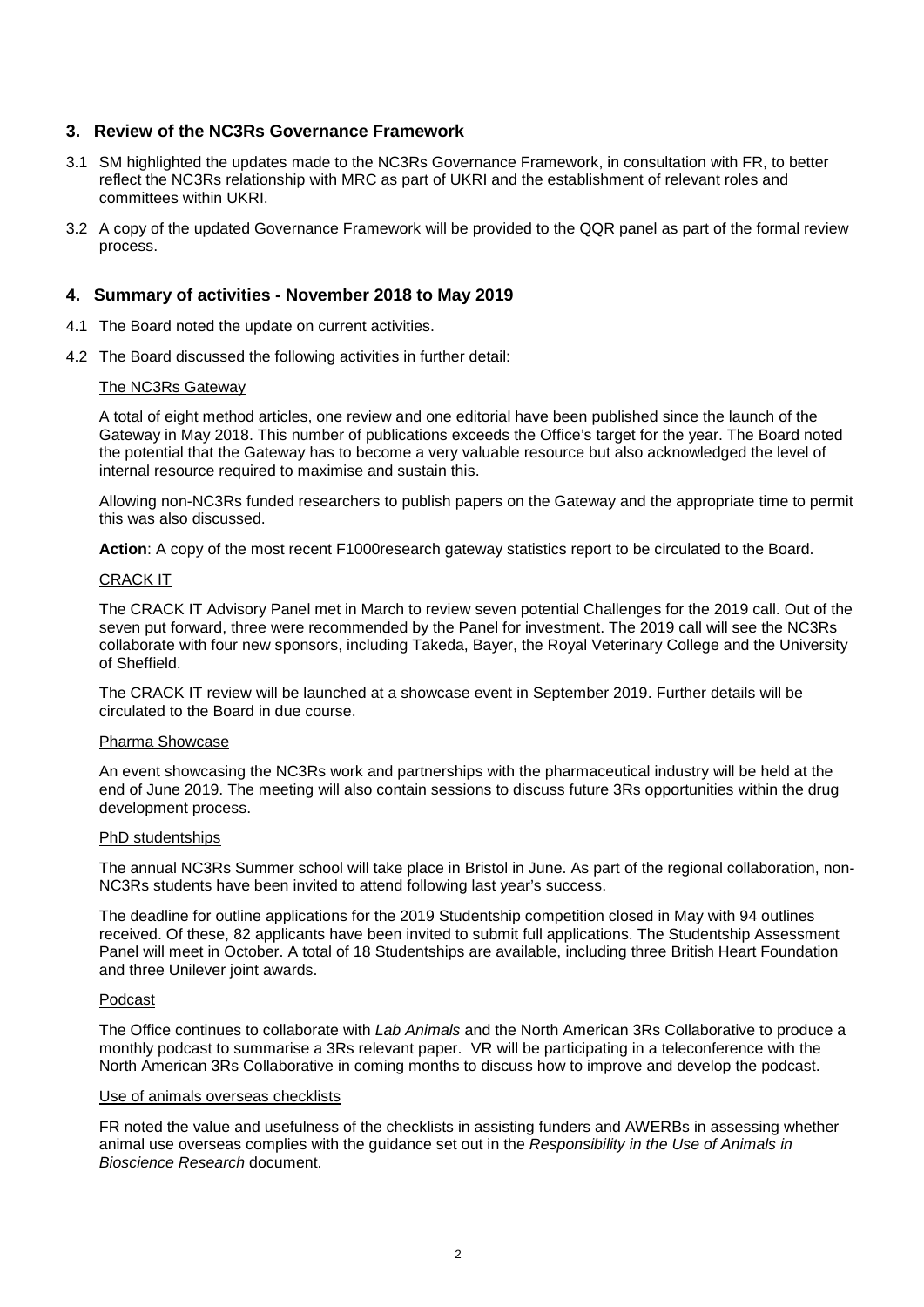# **5. Public engagement activities**

5.1 VR presented the findings from the 2018 Ipsos MORI survey into public acceptance, awareness and attitudes towards the use of animals in scientific research in the UK. The data indicates that public awareness of the NC3Rs currently stands at approximately 10%. VR also presented a summary of the NC3Rs public engagement activities. The Board discussed whether additional resource should be allocated to organisational public engagement activities and agreed that the current balance of activities was appropriate given the size of the organisation and budget.

### **6. Experimental Design update**

6.1 NPdS provided the Board with an update on the Experimental Design programme and the ARRIVE guidelines revision. The Board noted the progress made to date on the EDA and the large number of workshops held. FR noted the value of the peer review workshops in equipping new panel members, from multiple funders including the MRC and BBSRC, with the necessary tools and guidance to assess the quality of the experimental design information provided in applications. The Board also commented on the progress made with revising the ARRIVE guidelines and preparation of associated manuscripts.

### **7. Early Career Researcher engagement**

7.1 LW led the discussion on the NC3Rs engagement with Early Career Researchers. The Board identified this as a key area for the upcoming QQR and reviewed current activities. Members discussed opportunities for increasing interactions with Early Career Researchers and their Supervisors/ Sponsors and to what scale potential plans could be implemented within the budget available. It was recommended by the Board that the Office explore the feasibility of a 3Rs mentoring system for Early Career Researchers.

#### **8. Toxicology update**

8.1 HP provided the Board with an update on ongoing activities within the toxicology programme. Members were shown a preview of the survey data collected as part of the second species study, a collaborative project with the Association of the British Pharmaceutical Industry (ABPI). The Board were impressed with the wide spectrum of projects that HP and the toxicology team are working on. They noted the second species project to be of very high level and having the potential to generate interest from parliamentarians and campaign groups.

### **9. Genome editing presentation - Guest speakers, Dr Thomas Wishart and Dr Christopher Proudfoot**

- 9.1 Dr Wishart a Reader in Molecular Anatomy at the Roslin Institute was invited to speak to the Board at the suggestion of IJ
- 9.2 Dr Wishart and his colleague, Dr Proudfoot gave a presentation on the research being undertake within the Wishart laboratory. Their research is aimed at understanding the cellular and molecular processes which underpin the development and stability of the nervous system in health and disease, with a more specific focus on the biology of the neuron. Dr Wishart's presentation also included the comparisons across a diverse array of model systems, moving between pathological assessment and molecular analysis of mammalian (including but not limited to murine, ovine and equine) neuronal systems, through to *in silico* identification of potential regulatory cascades, and lower order model-based *in vivo* assessment of candidate ability to modulate neuronal morphology and/or stability.

# **10. AOB**

10.1 The Board asked for an updated staff organogram to be circulated.

Action: VR to send to the Board following the meeting.

10.2 The Board requested copies of all the presentation given.